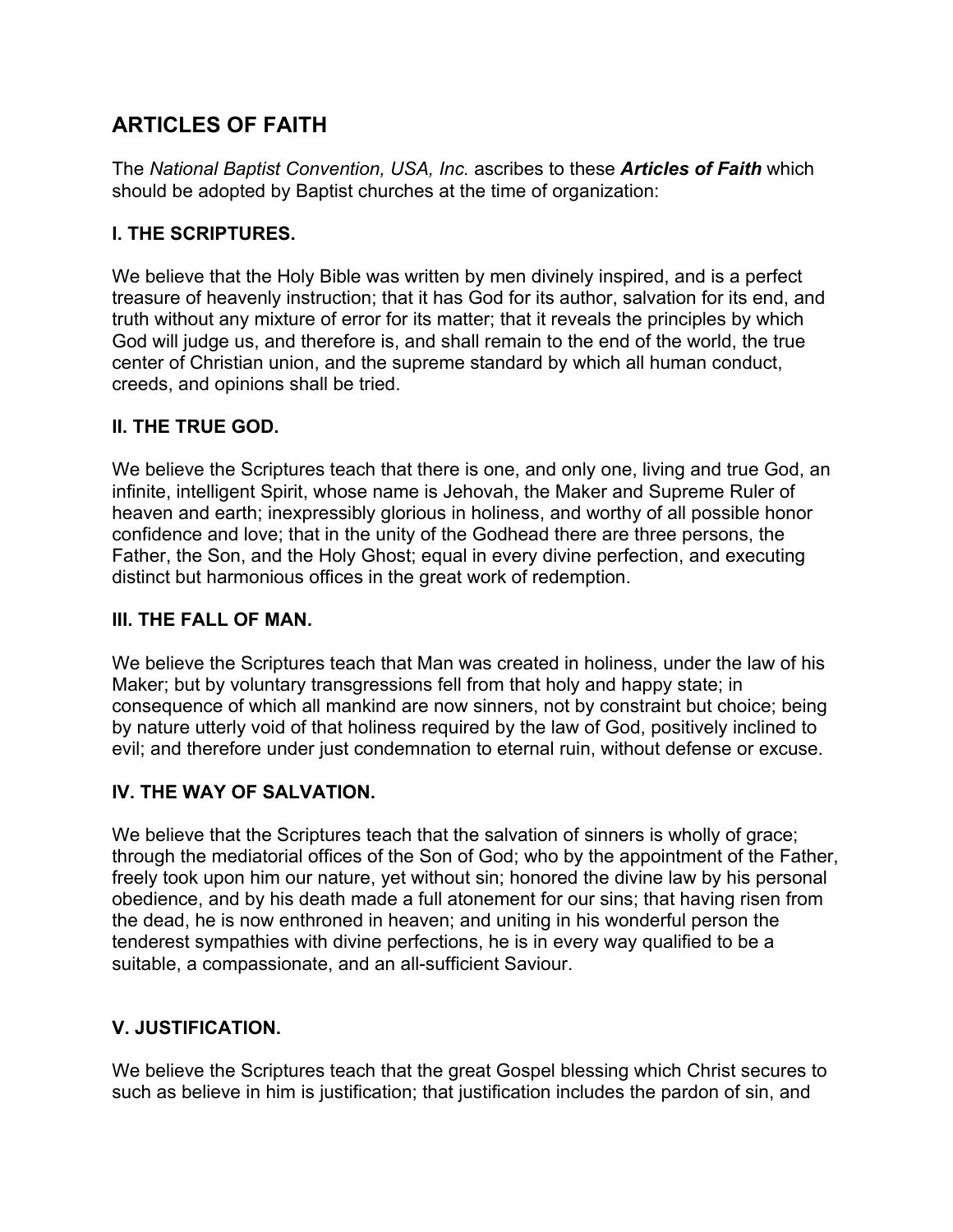the promise of eternal life on principles of righteousness; that it is bestowed, not in consideration of any works of righteousness which we have done, but solely through faith in the Redeemer's blood; by virtue of which faith his perfect righteousness is freely imputed to us of God; that it brings us into a state of most blessed peace and favor with God, and secures every other blessing needful for time and eternity.

## **VI. THE FREENESS OF SALVATION.**

We believe that the Scriptures teach that the blessings of salvation are made free to all by the Gospel; that it is the immediate duty of all to accept them by cordial, penitent and obedient faith; and that nothing prevents the salvation of the greatest sinner on earth, but his own determined depravity and voluntary rejection of the Gospel; which rejection involves him in an aggravated condemnation.

#### **VII. REGENERATION**

We believe that the Scriptures teach that in order to be saved, sinners must be regenerated, or born again; that regeneration consists in giving a holy disposition to the mind that it is effected in a manner above our comprehension by the power of the Holy Spirit in connection with divine truth, so as to secure our voluntary obedience to the Gospel; and that its proper evidence appears in the holy fruits of repentance and faith, and newness of life.

#### **VIII. REPENTANCE AND FAITH**

We believe the Scriptures teach that repentance and faith are sacred duties, and also inseparable graces, wrought in our souls by the regenerating Spirit of God; whereby being deeply convinced of our guilt, danger and helplessness and of the way of salvation by Christ, we turn to God with unfeigned contrition, confession, and supplication for mercy; at the same time heartily receiving the Lord Jesus Christ as our prophet, priest and king, and relying on him alone as the only and all-sufficient Saviour.

#### **IX. GOD'S PURPOSE OF GRACE.**

We believe the Scriptures teach that election is the eternal purpose of God, according to which he graciously regenerates, sanctifies and saves sinners; that being perfectly consistent with the free agency of man, it comprehends all the means in connection with the end; that it is a most glorious display of God's sovereign goodness, being infinitely free, wise, holy and unchangeable; that it utterly excludes boasting and promotes humility, love, prayer, praise, trust in God, and active imitation of his free mercy; that it encourages the use of means in the highest degree; that it may be ascertained by its effects in all who truly believe the Gospel; that it is the foundation of Christian assurance; and that to ascertain it with regard to ourselves demands and deserves the utmost diligence.

#### **X. SANCTIFICATION.**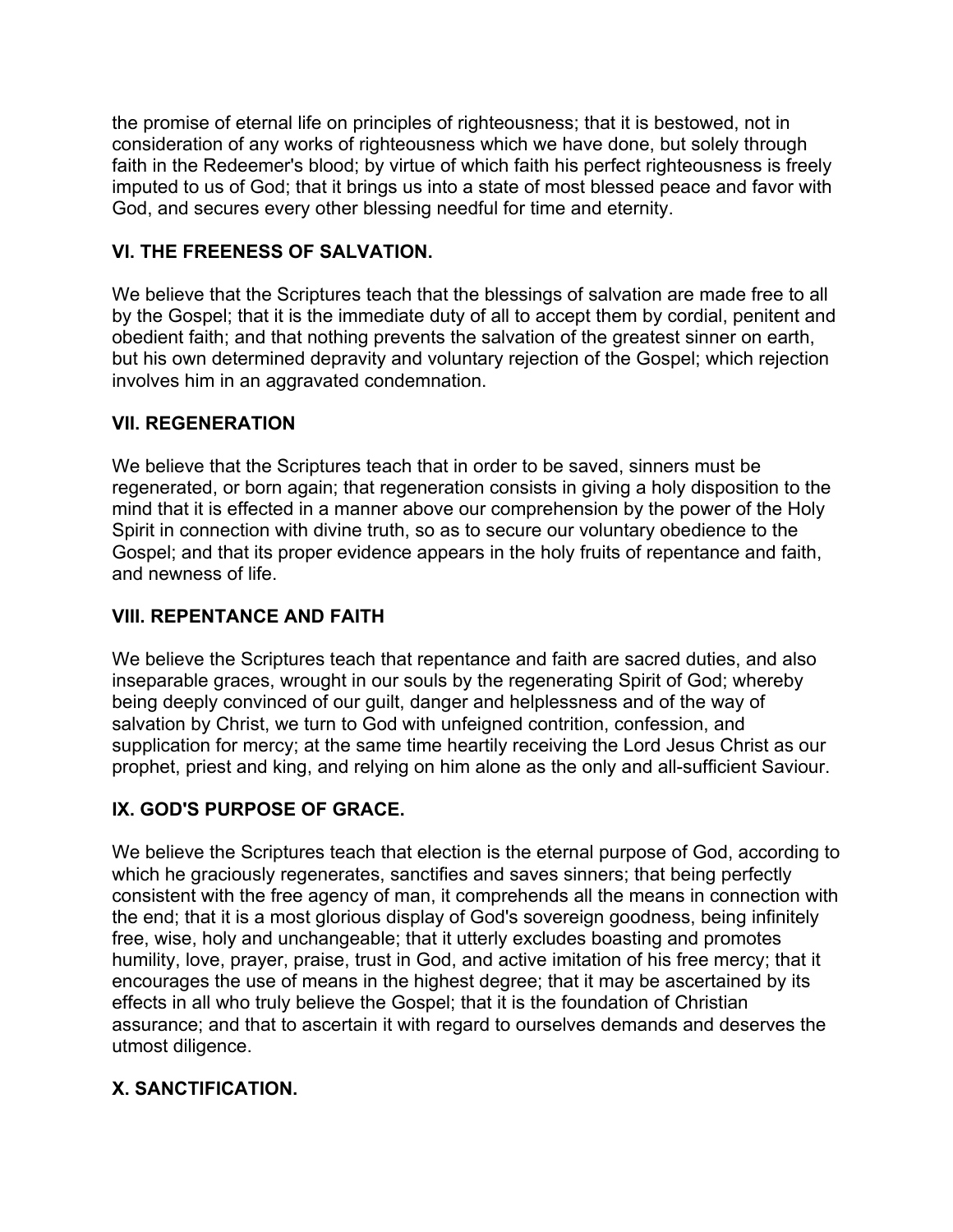We believe the Scriptures teach that Sanctification is the process by which, according to the will of God, we are made partakers of his holiness; that it is a progressive work; that it is begun in regeneration; and that it is carried on in the hearts of believers by the presence and power of the Holy Spirit, the Sealer and Comforter, in the continual use of the appointed means especially the word of God, self-examination, self-denial, watchfulness, and prayer.

## **XI. PERSEVERANCE OF SAINTS.**

We believe the Scriptures teach that such only are real believers as endure to the end; that their persevering attachment to Christ is the grand mark which distinguishes them from superficial professors; that a special Providence watches over their welfare; and they are kept by the power of God through faith unto salvation.

## **XII. THE LAW AND GOSPEL.**

We believe the Scriptures teach that the Law of God is the eternal and unchangeable rule of his moral government; that it is holy, just and good; and that the inability which the Scriptures ascribe to fallen men to fulfill its precepts, arise entirely from their love of sin; to deliver them from which, and to restore them through a Mediator to unfeigned obedience to the holy Law, is one great end of the Gospel, and of the Means of Grace connected with the establishment of the visible church.

#### **XIII. A GOSPEL CHURCH.**

We believe the Scriptures teach that a visible church of Christ is a congregation of baptized believers, associated by covenant in the faith and fellowship of the Gospel; observing the ordinances of Christ; governed by his laws; and exercising the gifts, rights, and privileges invested in them by His Word; that its only scriptural officers are Bishops or Pastors, and Deacons whose Qualifications, claims and duties are defined in the Epistles to Timothy and Titus.

#### **XIV. BAPTISM AND THE LORD'S SUPPER.**

We believe the Scriptures teach that Christian baptism is the immersion in water of a believer, into the name of the Father, and Son, and Holy Ghost; to show forth in a solemn and beautiful emblem, our faith in the crucified, buried, and risen Saviour, with its effect, in our death to sin and resurrection to a new life; that it is prerequisite to the privileges of a church relation; and to the Lord's Supper, in which the members of the church, by the sacred use of bread and wine, are to commemorate together the dying love of Christ; preceded always by solemn self-examination.

# **XV. THE CHRISTIAN SABBATH.**